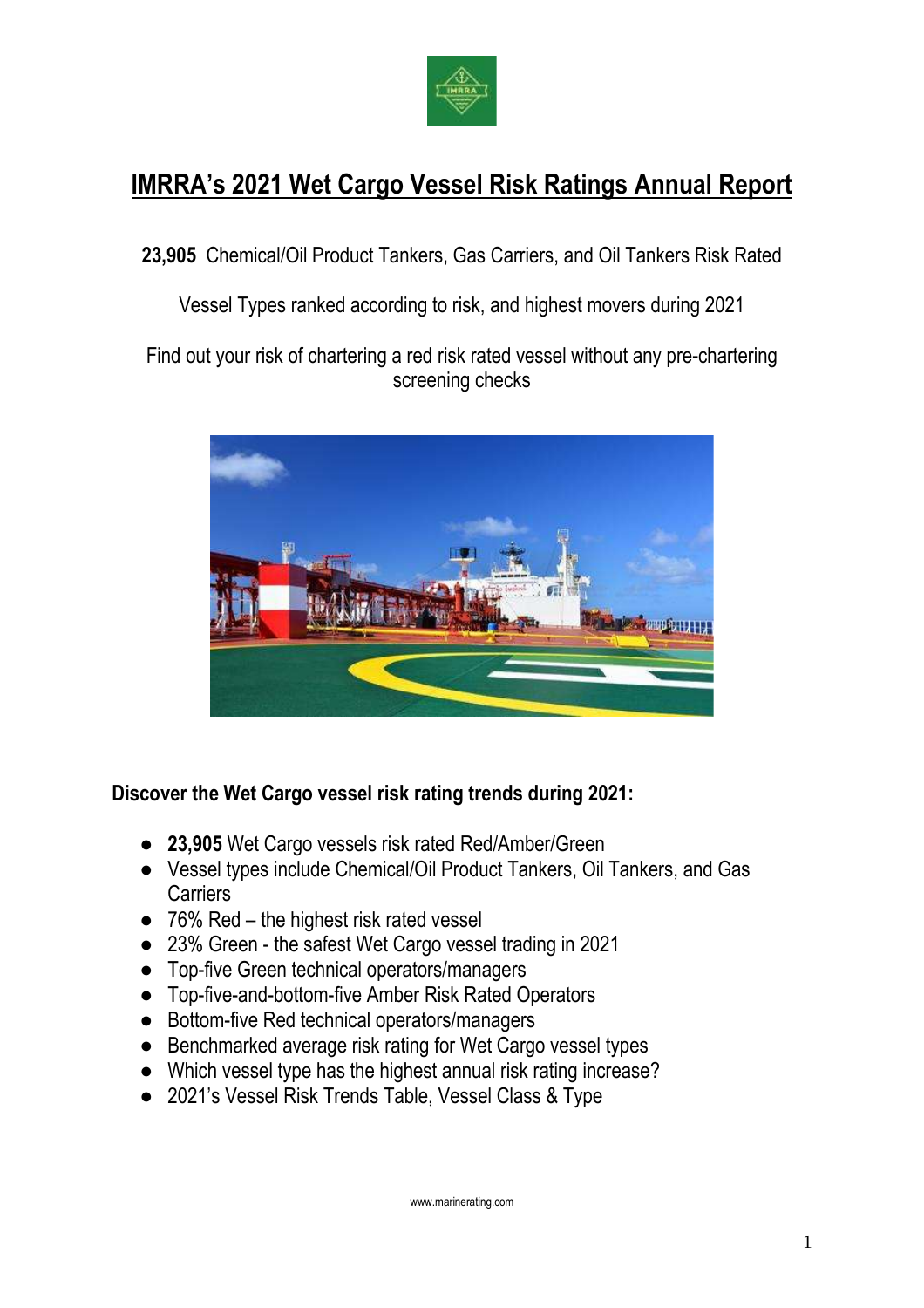## **IMRRA's 2021 Vessel Risk Ratings**



## **2021 Vessel Risk Aggregated Data Rating Summary**

**1. Introduction:** IMRRA's provides comprehensive business intelligence for Charterers, Ports & Terminals, and other marine professionals on a vessels operating performance.

During 2021 IMRRA's analysts risk assessed the following:

| Wet Cargo Vessels               | 23,905        |
|---------------------------------|---------------|
| <b>DWT Safety Risk Rated</b>    | 1,249,929,187 |
| <b>Red Risk Rated Vessels</b>   | 328           |
| <b>Green Risk Rated Vessels</b> | 17.762        |

#### **1.1 23,905** vessel risk rating reports were linked to:

| Vessel Casualty Incidents                                       | 283   |
|-----------------------------------------------------------------|-------|
| Vessels Risk Assessed with poor PSC - five-or-more deficiencies | 606   |
| <b>Total Deficiencies Recorded</b>                              | 5.022 |
| Detentions Assessed                                             | 86    |

IMRRA's risk rating reports also inform clients of the vessel risk for potential:

- Illegal immigration
- Drug trafficking
- Risk of radioactive contamination
- USA sanctions risk information
- Terrorist threats to marine Terminals & Operations

## **2. IMRRA's Risk Rating Report Methodology:**

**Traffic Light Vessel Risk Ratings Explained.** Upon request a vessel is risk rated by IMRRA's analysts into the following traffic light risk warning ratings, with recommended risk rating warning strategies: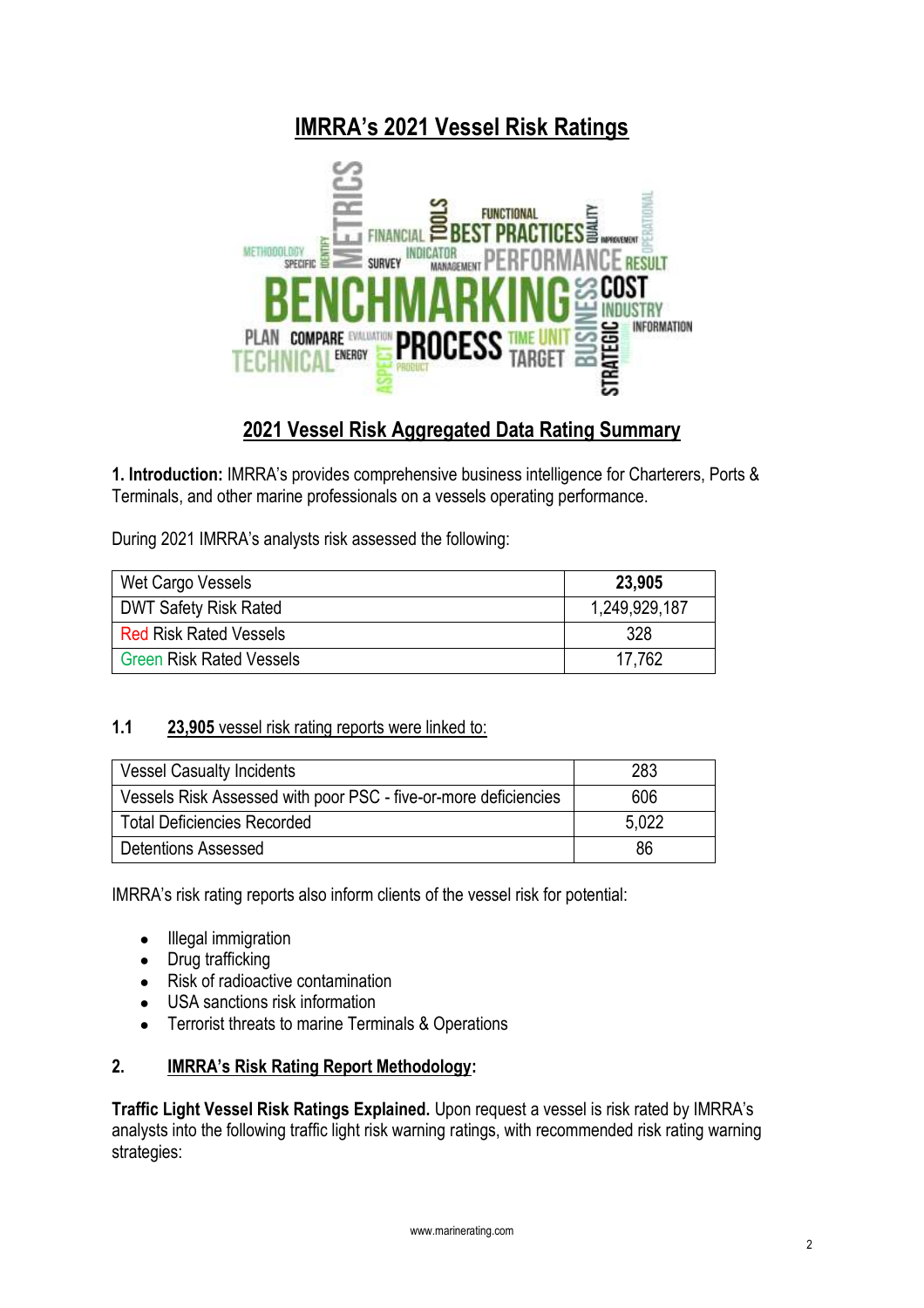**Red:** >51% Risk Rating: Immediate action to control the vessel hazard. High risk for severe incidents/casualties.

**Amber**: 36-50% Risk Rating: A planned approach to vessel risk management, apply temporary risk management as required.

Green: <35% Risk Rating: Acceptable risk – no further action is recommended due to high standard of vessel operation. Green risk rated vessels are less likely to harm your company's reputation.

**2.1 How are the Risk Rating Reports compiled?** The risk ratings are awarded utilising the following risk rating research criteria:

**2.11 Static Risk Factors:** are vessel criteria that do not significantly vary over time and are associated with longer-term vessel safety performance.

**2.12 Dynamic Risk Factors:** arise from safety risk events, their frequency, and severity.

**2.13 Verified Risk Factors:** come from the results of physical vessel inspections, which are recommended to be incorporated into the vessel risk assessment. Verified high standards of vessel management and operation improve the vessels safety risk rating.

The multi-methods (qualitative, quantitative) methodology for collecting and analyzing allows each key risk factor to be comprehensively evaluated and given a numerical weighting. Using Fractal Theory, the vessel risk classification is generated.

#### **3. Oil Tanker, Chemical/Oil Products Tanker and Gas Carrier Average Vessel Risk 2021**

The table shows the average Wet Cargo vessel risk rating did not increase significantly throughout 2021.



Risk Rating Table Source: marinerating.com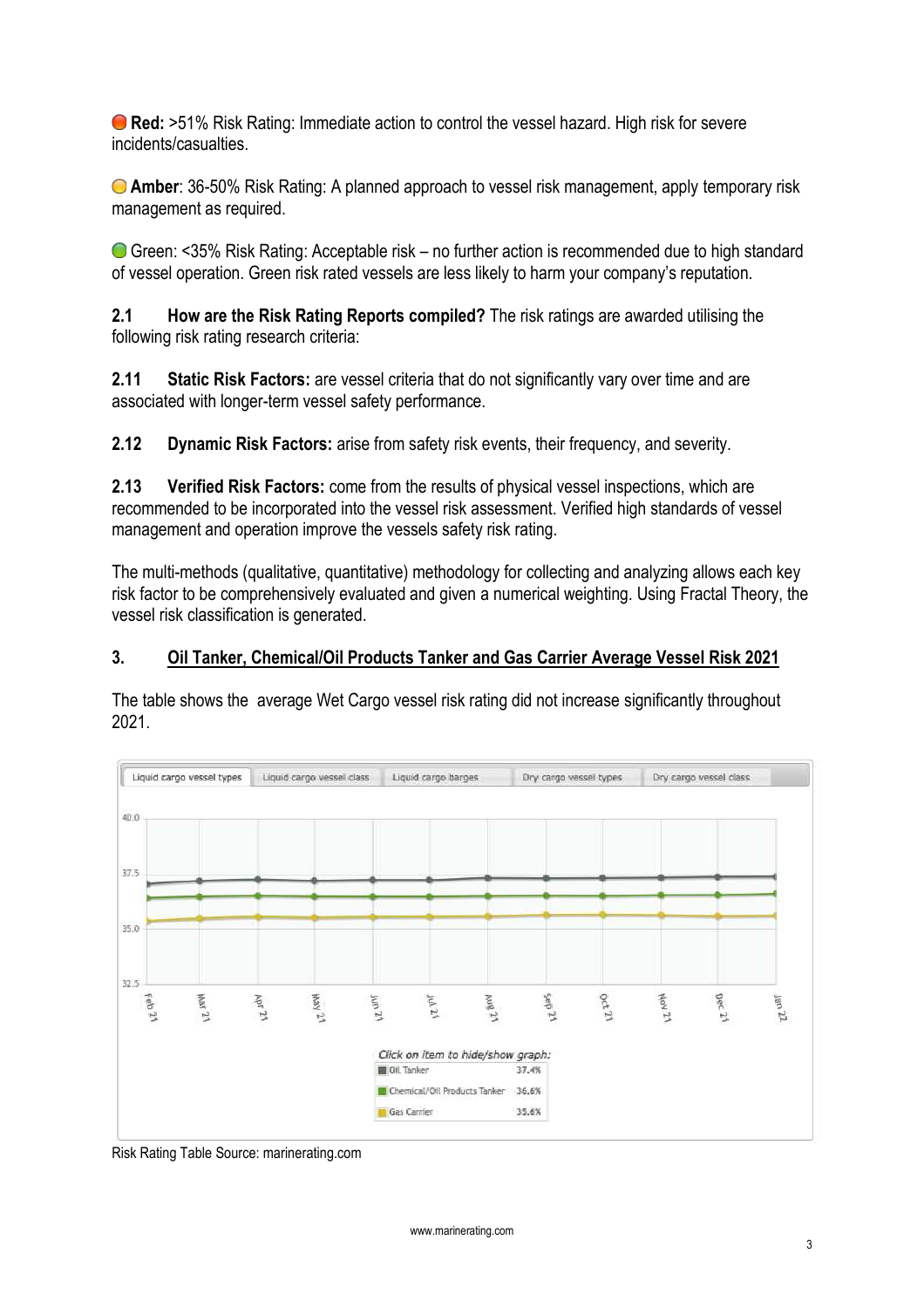

## **3.1. Breakdown of Vessel Type Risk Ratings Increase During 2021**

## **3.2 Vessel Type Gas Carriers had the highest Vessel Type increase of 0.45% in 2021**



## **3.21 Why did Gas Carriers have the highest vessel type increase in 2021?**

"Larger volumes and longer sailing distances have caused this increase in demand for LNG carriers in the current decade," Rystad stated in a new report looking at LNG shipping emissions. (analysis from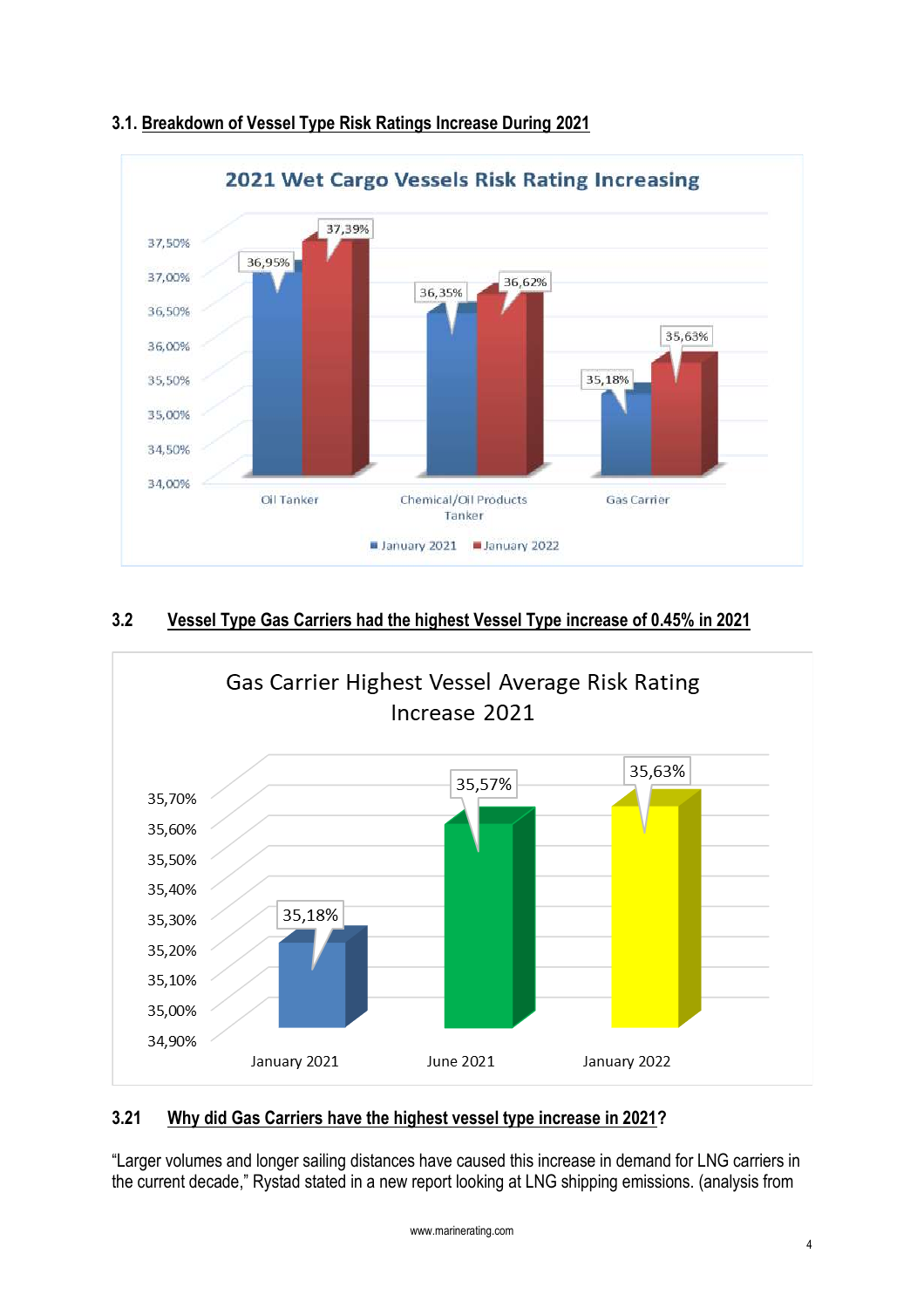Oslo-based Rystad Energy suggests.) Asia is key to this growth with the continent on track to constitute 75% of the global LNG market by the end of the decade.



## LNG vessel demand from 2015 to 2030 Trillion ton-miles of transport

Source: Rystad Energy Vessel Analytics, research and analysis

The LNG business has long been a small piece of the global tanker market, but trade in natural gas is surging as the world looks for cleaner sources of power to replace oil and coal. Demand has grown sharply in Asia, in particular, while output has soared in the U.S. as improved hydraulic fracturing technology has made drilling for both shale oil and gas more cost effective.

The LNG market is driven by growing demand from Japan, China, India and Southeast Asia that has helped triple seaborne gas cargoes since 2000 to 308 million metric tons last year, according to Bloomberg New Energy Finance. Capacity for another 170 million metric tons is expected to be added by 2030, if planned projects for liquefying the gas for transport are completed.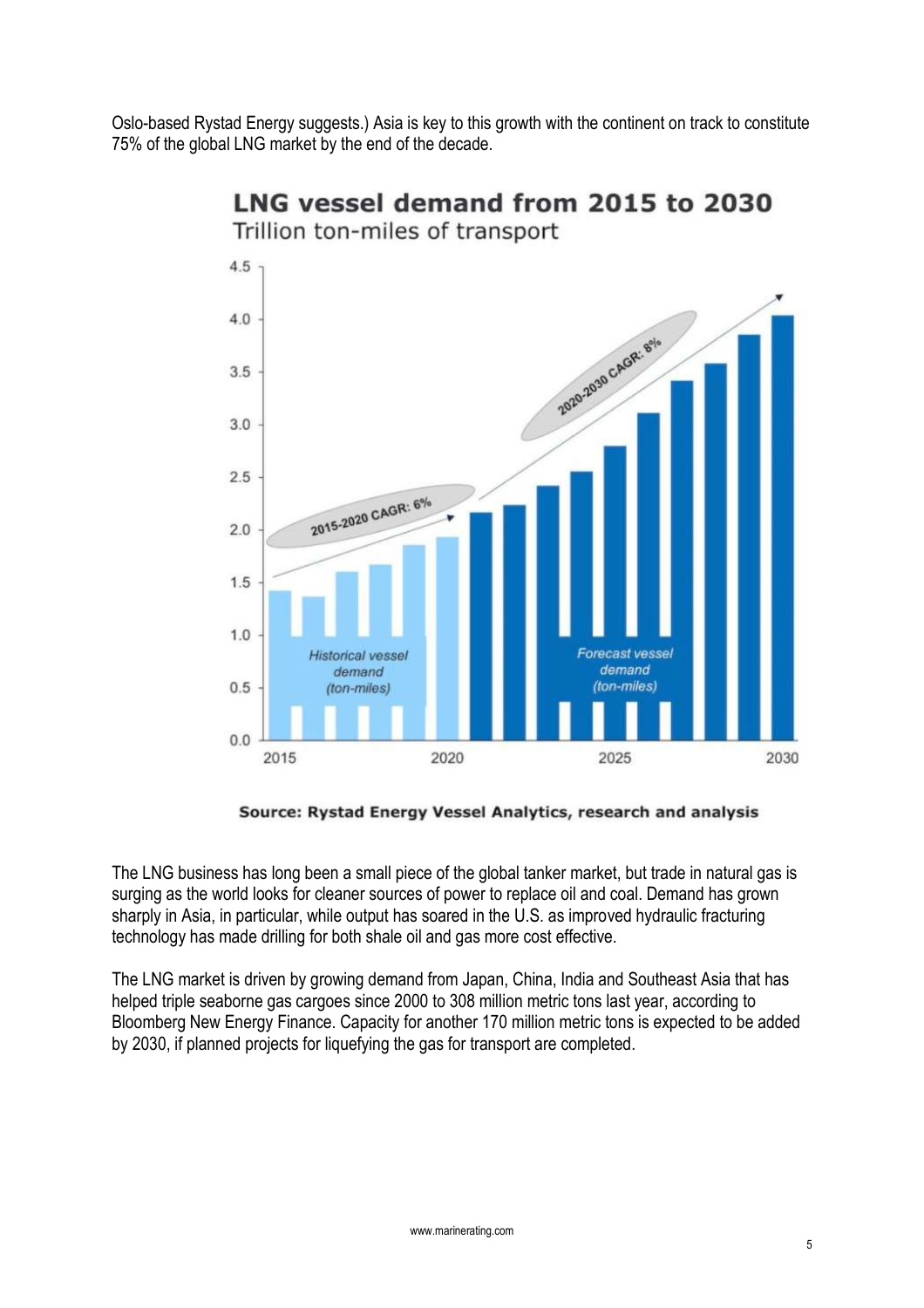## **3.3 Risk Trends Table: Wet Cargo Class Average Vessel Risk 2021 Rising**



Last: 0 2 years year

Wet Cargo vessel risk ratings have been rising since the start of the Covid pandemic in 2020. From a vessel risk rating perspective, the pandemic increased the stress on crew members, already a critical component of the crew matrix, with a reduction in crew morale and performance.

The increased stress of the crews coincided with the reduction in special surveys, physical inspections due to the threat of Covid contamination, resulting in the overall risk for every vessel class. In addition to the more formal information sources, social media platforms corroborate the challenges and stresses of a modern day ship have significantly increased over the past 12-months.

#### **4. Red/Amber/Green vessels risk rated by IMRRA 2021**

It's a high risk strategy not to have market intelligence on the risk to your business for your vessel of interest. There is, according to IMRRA aggregated data, a 1.4% chance of chartering a red risk rated vessel, or a 74.3% opportunity of securing a green risk rated vessel.

| <b>Risk Rating</b> | <b>Vessels Rated</b> | <b>Percentage of Fleet</b> |
|--------------------|----------------------|----------------------------|
| <b>Red</b>         | 328                  | 1.4%                       |
| <b>Amber</b>       | 5.815                | 24.3%                      |
| Green              | 17,762               | 74.3%                      |
| Total              | 23,905               |                            |

#### **Table: Comparative Chartering Risk of a Red Rated vessel**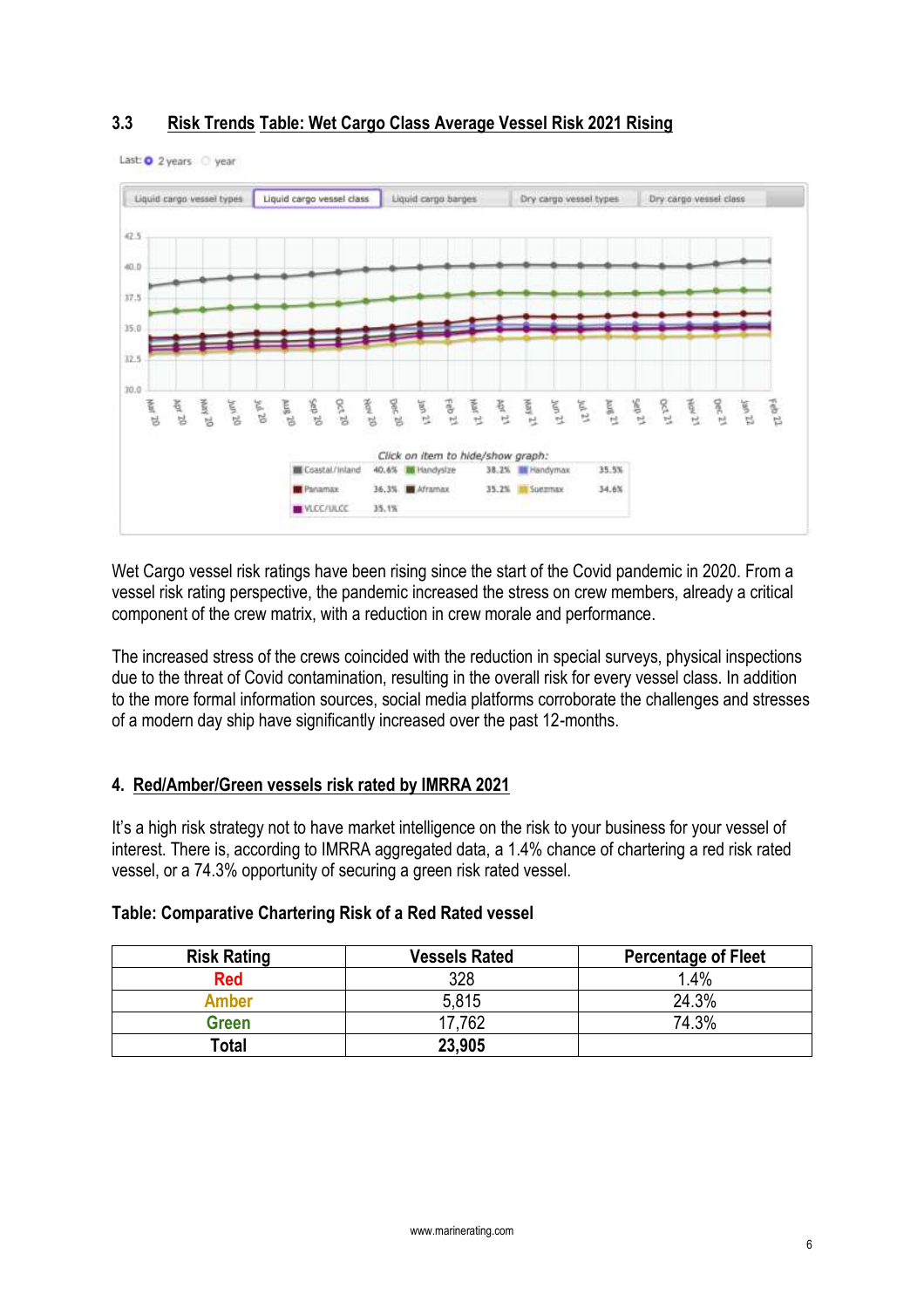



## **4.2 Individual Highest (Red0 & Lowest (Green) Vessel Risk Ratings Vary month-to-month.**



\* The smallest risk vessels are Chemical, Gas Carrier Barge and Oil Barges.

## **4.21 IMRRA Analysis Reader Feedback** – Why do Oil Barges Feature in the listed risk ratings?

A barge is a flat-bottomed vessel primarily tasked with the transportation of freight. Barges operate primarily in shallow or freshwater environments, including ports, harbours, rivers, and so on.

Some of the most common accidents, however, include the following:

- Hazardous environment accidents
- Slips and Falls
- Fire
- Heavy machinery-related accidents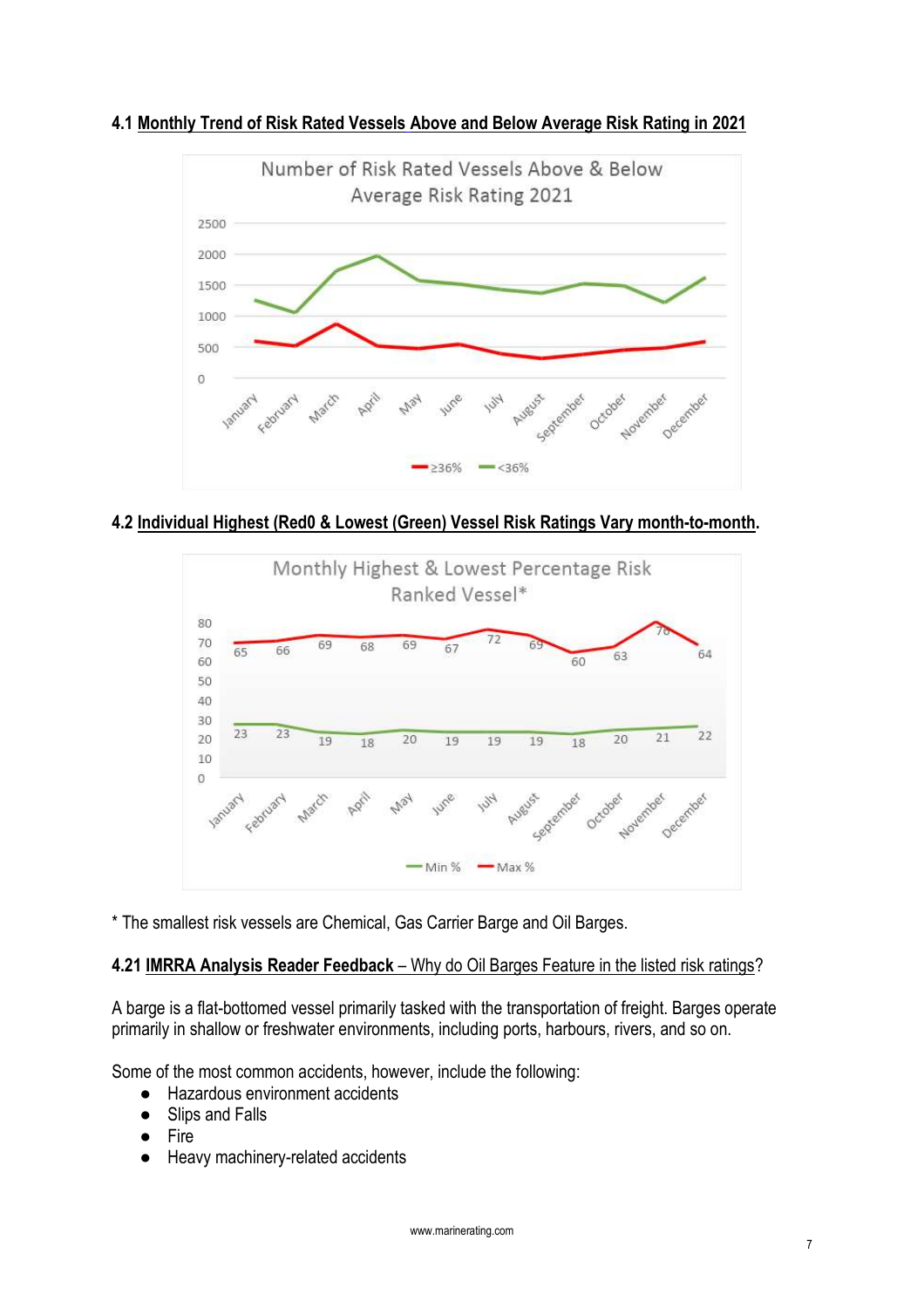Technology and safety protocols have improved in recent years. The records of vessel grounding, allision/collision, hull failure, and other casualties of different types of barges are descended.

## **4.3 Risk Rating 76% BLACK FUEL IMO 8407632 - The Worst performing vessel of 2021!**

The stand out, highest risk rated vessel last year (Analysis Date 04-NOV-21), was the Chemical Tanker BLACK FUEL, it was over twice the KPI fleet type average of 36% for this vessel type.

The factors leading to the vessel's 76% risk ratings were as follows:

- Flag Tanzania blacklisted by Paris MoU
- P&I Club Unknown
- Not covered by an ITF agreement
- Multiple PSC detentions
- Arrest for human smuggling
- Detention for illegal Oil transfer

The Technical Manager/Operator was listed as Fenix Oil LLC (Nationality of Registration - Ukraine), risk rated at 71% (IMRRA Red Zone), with a total of two vessels risk rated.

#### **4.4 Risk Rating 23% ENERGY CENTURION IMO 9387970 - The Top performing Vessel of 2021**

Over 13% below the fleet type average of 37% for this type of vessel, the Oil Tanker ENERGY CENTURION (Analysis Date 05-MAY-21), managed by Enterprises Shipping & Trading SA was the safest risk rated vessel. Overall the Enterprises Shipping & Trading SA had a risk rating of 27% from 11 vessels risk rated by IMRRA.

#### **5.1 Top-5 Green Technical Operators/Managers - Green Operator risk ratings are more likely to increase your profits**

| Ranking | <b>Technical Manager/Operator</b> | <b>Risk Rating</b> | <b>Vessels Assessed</b> |
|---------|-----------------------------------|--------------------|-------------------------|
| 1       | Intrepid Ship Management          | 28%                | 23                      |
|         | Incorporated                      |                    |                         |
| 2       | Aegean Shipping Management SA     | 28%                |                         |
| 3       | Polembros Shipping Ltd            | 31%                | 13                      |
| 4       | Hmm Ocean Service Co Ltd          | 32%                | 27                      |
| 5       | Zodiac Maritime Agencies Ltd      | 32%                | 48                      |

#### **5.2 Top-5 Green Technical Operators/Managers (fleet size - 10 vessels and more) - Green Operator risk ratings are more likely to increase your profits**

|   | Ranking   Technical Manager/Operator | <b>Risk Rating</b> | <b>Vessels Assessed</b> |
|---|--------------------------------------|--------------------|-------------------------|
|   | Rederij Somtrans Nv                  | 25%                | 26                      |
| c | Zenith Gemi Isletmeciligi A.S.       | 28%                | 34                      |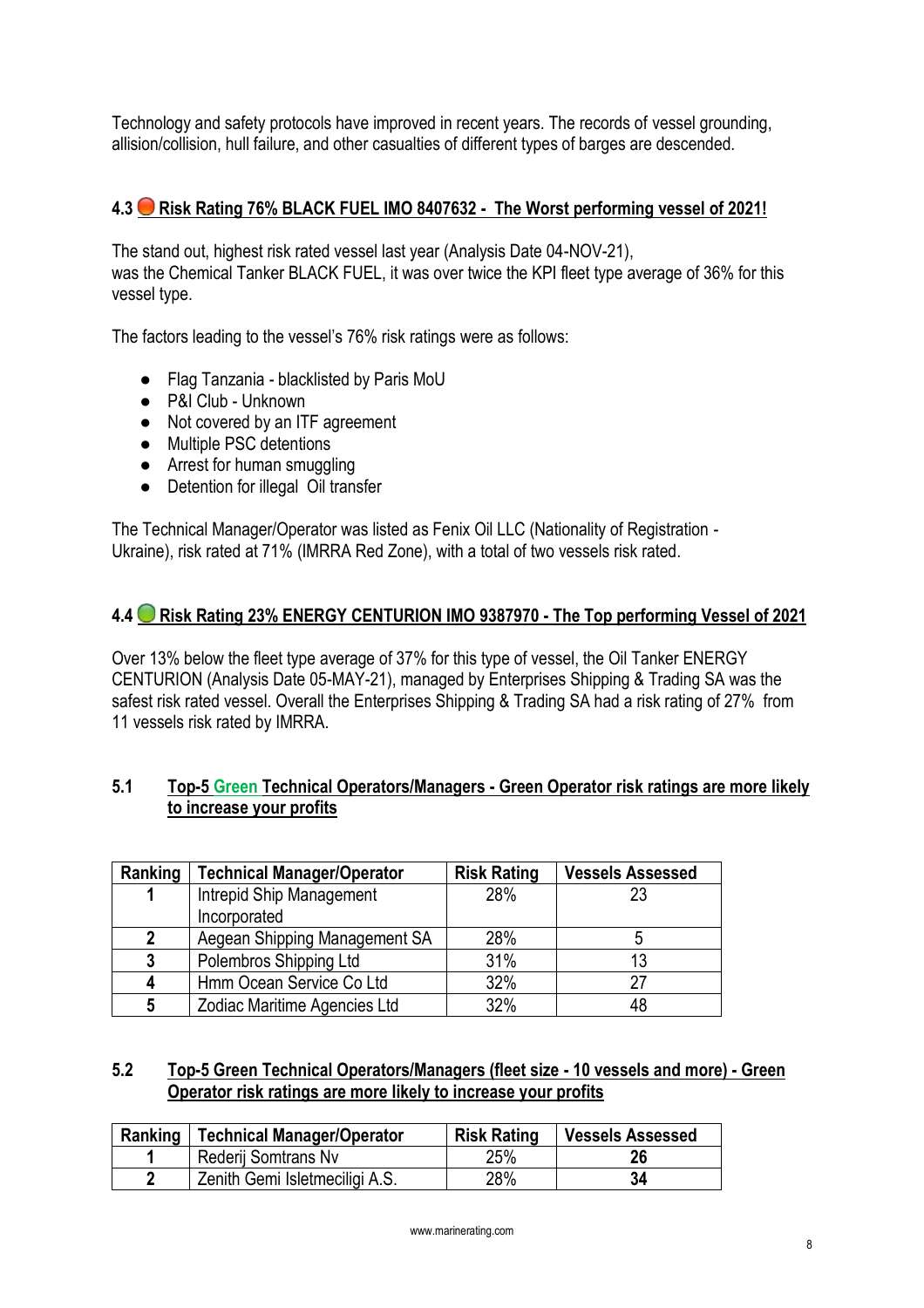| Oman Ship Management Company                            | 29% | 33 |
|---------------------------------------------------------|-----|----|
| Tankmatch B.v.                                          | 29% | 32 |
| <b>Associated Maritime Company</b><br>Hong Kong Limited | 29% | 36 |

Note: The technical operator Fleet Management Ltd-HKG with RR of 35% in IMRRA database (based on 207 risk assessed tankers in 2021) - shows signs of high standard operational performance.

#### **5.3 Bottom-5 Green Technical Operators/Managers (fleet size - 10 vessels and more) - Green Operator risk ratings are more likely to increase your profits.**

| Ranking | <b>Technical Manager/Operator</b> | <b>Risk Rating</b> | <b>Vessels Assessed</b> |
|---------|-----------------------------------|--------------------|-------------------------|
|         | Thome Ship Management Pte Ltd     | 35%                | 81                      |
|         | V Ships Ltd                       | 35%                | 43                      |
| 3       | Thome Croatia Doo                 | 35%                | 33                      |
| 4       | Mm Marine Inc                     | 35%                | 17                      |
| 5       | Armona Denizcilik AS              | 35%                | 13                      |

**5.4 Top-5 Amber Technical Operators/Managers (fleet size - 10 vessels and more) -** Green Operator risk ratings are more likely to increase your profits.

| Ranking | <b>Technical Manager/Operator</b>       | <b>Risk Rating</b> | <b>Vessels Assessed</b> |
|---------|-----------------------------------------|--------------------|-------------------------|
|         | <b>Synergy Maritime Private Limited</b> | 36%                | 86                      |
| 2       | Maersk Tankers A/S                      | 36%                | 48                      |
| 3       | Synergy Denmark A/S                     | 36%                | 29                      |
| 4       | Bw Epic Kosan Maritime - Sng            | 36%                | 28                      |
| 5       | <b>Bernhard Schulte Shipmanagement</b>  | 37%                | 75                      |
|         | Singapore Pte Ltd                       |                    |                         |

**5.5 Bottom-5 Amber Technical Operators/Managers (fleet size - 10 vessels and more)** - A planned approach to vessel risk management, apply temporary risk management as required. **Odessa to Provide - done**

| Ranking      | <b>Technical Manager/Operator</b> | <b>Risk Rating</b> | <b>Vessels Assessed</b> |
|--------------|-----------------------------------|--------------------|-------------------------|
|              | Pilatus Marine Co Ltd             | 49%                | 12                      |
| $\mathbf{2}$ | Safe Seas Ship Management Fze     | 46%                | 15                      |
| $\mathbf{3}$ | Azerbaijan State Caspian Shipping | 46%                | 14                      |
|              | Company                           |                    |                         |
| 4            | <b>Glory International Fz-Ilc</b> | 45%                | 10                      |
| 5            | Winson Shipping Taiwan            | 45%                | 10                      |

**5.6 Bottom-five Red Technical Operators/and Managers 2021-** Immediate action to control the vessel hazard. High risk for severe incidents/casualties.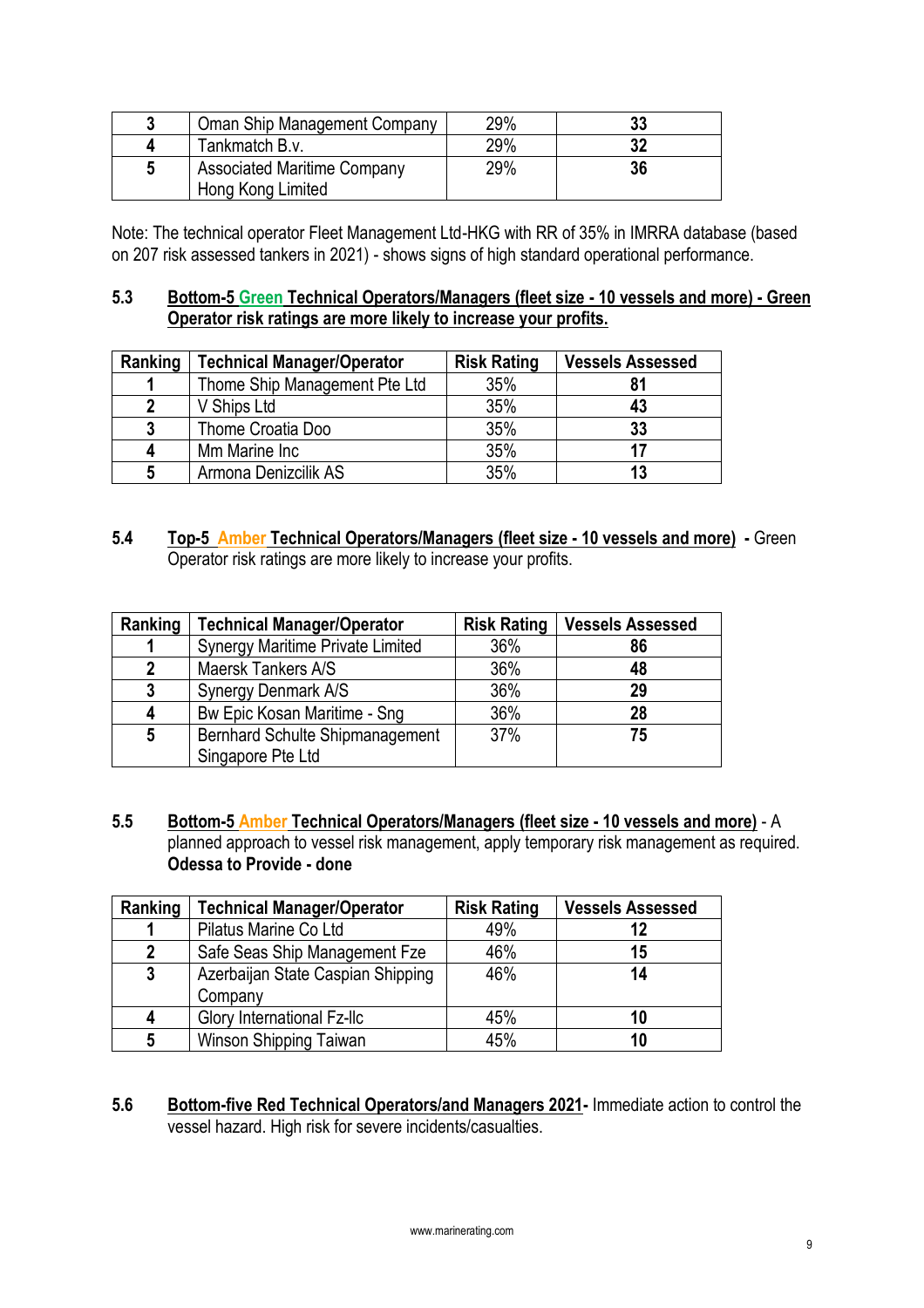| Ranking      | <b>Technical Manager/Operator</b>     | <b>Risk Rating</b> | <b>Vessels Assessed</b> |
|--------------|---------------------------------------|--------------------|-------------------------|
|              | Fenix Oil Llc                         | 71%                |                         |
| $\mathbf{2}$ | <b>Metropolitan Maritime Services</b> | 69%                |                         |
| 3            | Delta Jsc                             | 68%                |                         |
| 4            | Korea Unpha Shipping & Trading        | 68%                |                         |
| 5            | Adovelin Raharja Pt                   | 66%                |                         |

## **6. Recorded Incidents and Vessels Implicated**



**\***Vessels Incident and Vessels Implicated 2021

Quite often, vessels involved in incidents or casualties are not always the cause of these incidents, but are indirect participants. Nevertheless, these vessels are also the subject of risk assessment due to possible damage, malfunctions, and any faults.

Some examples:

- 1) General cargo Kelly C. (IMO: 9558024, 4151 gt, built 2010) / Product tanker Pacific Cobalt (IMO: 9788617, 29500 gt, built 2020): It was reported by the Portuguese maritime safety office that on Feb 6, while manoeuvring to berth at the port of Ghent, Belgium, with a pilot embarked, the vessel came in contact with the moored PC. The impact did not result in any injuries or pollution.
- 2) Vessel type (unspecified) Danzig (LLI: 9832212, gt, built), while servicing on the Kiel Canal in Ostermoor, had reported to Kiel Canal that it was ceasing operations because of the storm "Eunice", at around 1949 hrs, Feb 18. Shortly later, the vessel drifted away from the Ostermoor ferry terminal on the north side of the waterway and drifted into the canal, came in contact with the passing fully cellular containership Arnarfell (IMO: 9306005, 8890 gt, built 2005), which was en route from Cuxhaven, Germany to Aarhus, Denmark, and then Danzig allided with the dolphin no.3 at the total bunker pier as well with the adjacent moored asphalt tanker San Bacco (IMO: 9753818, 4703 gt, built 2016), which was en route from London, United Kingdom to Brunsbuttel, Germany.